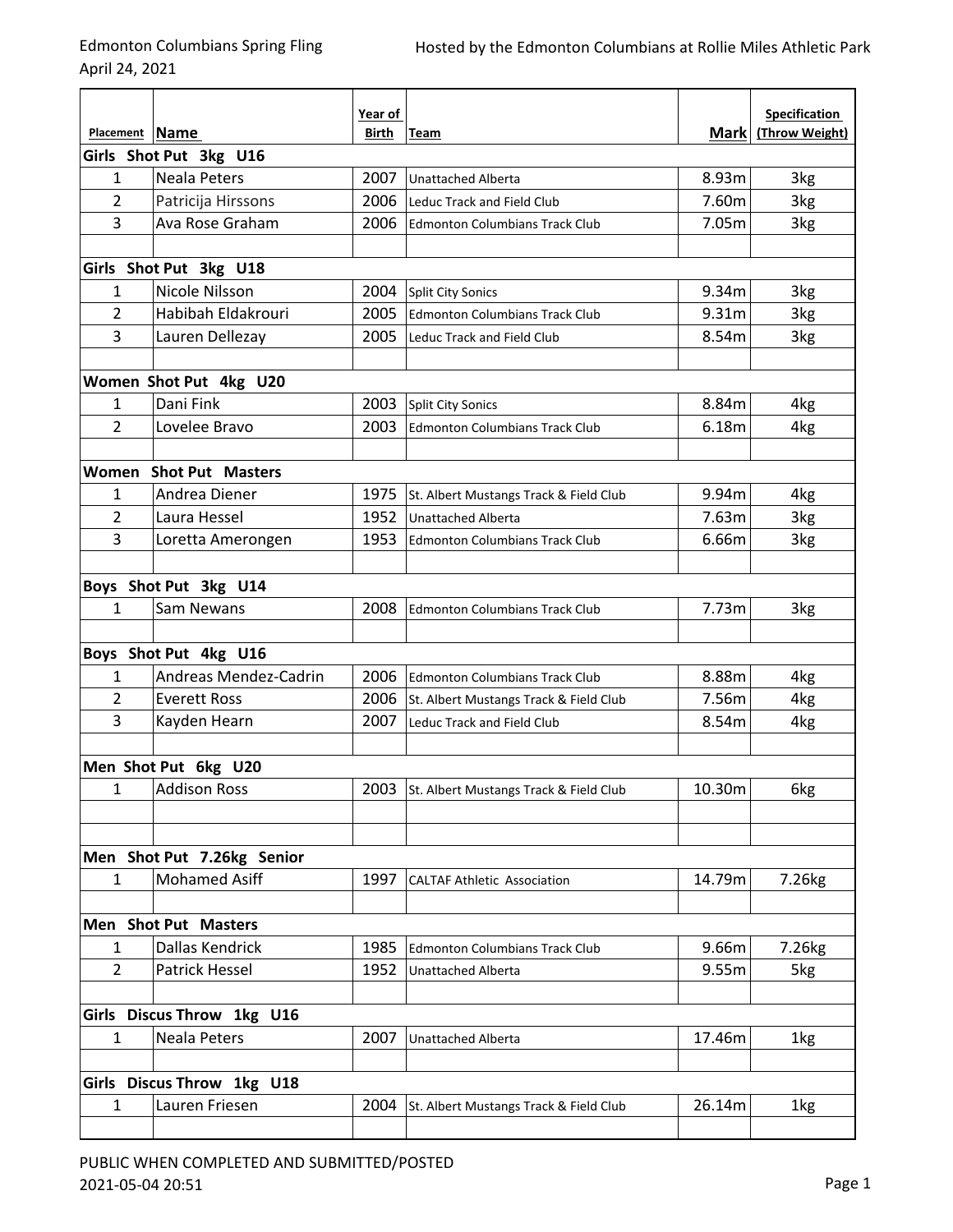April 24, 2021

|                                 |                                               | Year of |                                        |             | <b>Specification</b> |  |  |  |
|---------------------------------|-----------------------------------------------|---------|----------------------------------------|-------------|----------------------|--|--|--|
| Placement Name                  |                                               | Birth   | Team                                   | <b>Mark</b> | (Throw Weight)       |  |  |  |
| Women                           | <b>Discus Throw 1kg Senior</b>                |         |                                        |             |                      |  |  |  |
| 1                               | <b>Rachel Andres</b>                          | 1987    | <b>CALTAF Athletic Association</b>     | 57.78m      | 1kg                  |  |  |  |
|                                 |                                               |         |                                        |             |                      |  |  |  |
|                                 | Women Discus Throw 1kg Masters                |         |                                        |             |                      |  |  |  |
| $\mathbf{1}$                    | Andrea Diener                                 | 1975    | St. Albert Mustangs Track & Field Club | 32.20m      | 1kg                  |  |  |  |
| $\overline{2}$                  | Laura Hessel                                  | 1952    | <b>Unattached Alberta</b>              | 22.20m      | 1kg                  |  |  |  |
|                                 |                                               |         |                                        |             |                      |  |  |  |
|                                 | Boys Discus Throw 1kg U16                     |         |                                        |             |                      |  |  |  |
| 1                               | Andreas Mendez-Cadrin                         | 2006    | <b>Edmonton Columbians Track Club</b>  | 24.66m      | 1kg                  |  |  |  |
| 2                               | <b>Everett Ross</b>                           | 2006    | St. Albert Mustangs Track & Field Club | 16.76m      | 1kg                  |  |  |  |
| 3                               | Sam Newans                                    | 2008    | <b>Edmonton Columbians Track Club</b>  | 16.55m      | 1kg                  |  |  |  |
|                                 |                                               |         |                                        |             |                      |  |  |  |
|                                 | Boys Discus Throw 1.5kg U18<br>Jake McEachern | 2005    |                                        |             |                      |  |  |  |
| 1                               |                                               |         | <b>Split City Sonics</b>               | 33.63m      | 1.5 <sub>kg</sub>    |  |  |  |
|                                 | Men Discus Throw 1.75kg U20                   |         |                                        |             |                      |  |  |  |
| 1                               | <b>Addison Ross</b>                           | 2003    |                                        | 0           |                      |  |  |  |
|                                 |                                               |         | St. Albert Mustangs Track & Field Club |             | 1.75kg               |  |  |  |
|                                 |                                               |         |                                        |             |                      |  |  |  |
|                                 | Men Discus Throw 1kg Masters                  |         |                                        |             |                      |  |  |  |
| 1                               | Longin Szafranski                             | 1952    | Unattached Alberta                     | 40.66m      | 1kg                  |  |  |  |
| 2                               | <b>Patrick Hessel</b>                         | 1952    | Unattached Alberta                     | 33.60m      | 1kg                  |  |  |  |
| 3                               | <b>Bruce Foster</b>                           | 1945    | <b>Unattached Alberta</b>              | #32.32m     | 1kg                  |  |  |  |
|                                 |                                               |         |                                        |             |                      |  |  |  |
|                                 | Girls Javelin Throw 500g U16                  |         |                                        |             |                      |  |  |  |
| $\mathbf{1}$                    | Patricija Hirssone                            | 2006    | Leduc Track and Field Club             | 24.05m      | 500g                 |  |  |  |
|                                 |                                               |         |                                        |             |                      |  |  |  |
|                                 | Girls Javelin Throw 500g U18                  |         |                                        |             |                      |  |  |  |
| $\mathbf 1$                     | Lauren Dellezay                               |         | 2005 Leduc Track and Field Club        | 24.33m      | 500g                 |  |  |  |
| $\overline{2}$                  | Habibah Eldakrouri                            | 2005    | <b>Edmonton Columbians Track Club</b>  | 18.39m      | 500g                 |  |  |  |
| 3                               | Harmony Allan-Mah                             | 2004    | <b>Edmonton Columbians Track Club</b>  | 14.66m      | 500g                 |  |  |  |
|                                 |                                               |         |                                        |             |                      |  |  |  |
|                                 | Women Javelin Throw 600g U20                  |         |                                        |             |                      |  |  |  |
| 1                               | Lovelee Bravo                                 | 2003    | <b>Edmonton Columbians Track Club</b>  | 23.01m      | 600g                 |  |  |  |
| $\overline{2}$                  | Nanine Pol                                    | 2003    | <b>Edmonton Columbians Track Club</b>  | 21.56m      | 600g                 |  |  |  |
|                                 |                                               |         |                                        |             |                      |  |  |  |
| Women Javelin Throw 600g Senior |                                               |         |                                        |             |                      |  |  |  |
| $\mathbf{1}$                    | <b>Riley Andruchow</b>                        | 2001    | <b>Edmonton Columbians Track Club</b>  | 20.10m      | 600g                 |  |  |  |
|                                 |                                               |         |                                        |             |                      |  |  |  |
|                                 | <b>Women Javelin Throw Masters</b>            |         |                                        |             |                      |  |  |  |
| $\mathbf{1}$                    | Andrea Diener                                 | 1975    | St. Albert Mustangs Track & Field Club | 28.56m      | 600g                 |  |  |  |
| $\overline{2}$                  | Laura Hessel                                  | 1952    | <b>Unattached Alberta</b>              | 19.55m      | 500g                 |  |  |  |
| 3                               | Loretta Amerongen                             | 1953    | <b>Edmonton Columbians Track Club</b>  | 14.93m      | 500g                 |  |  |  |
|                                 |                                               |         |                                        |             |                      |  |  |  |